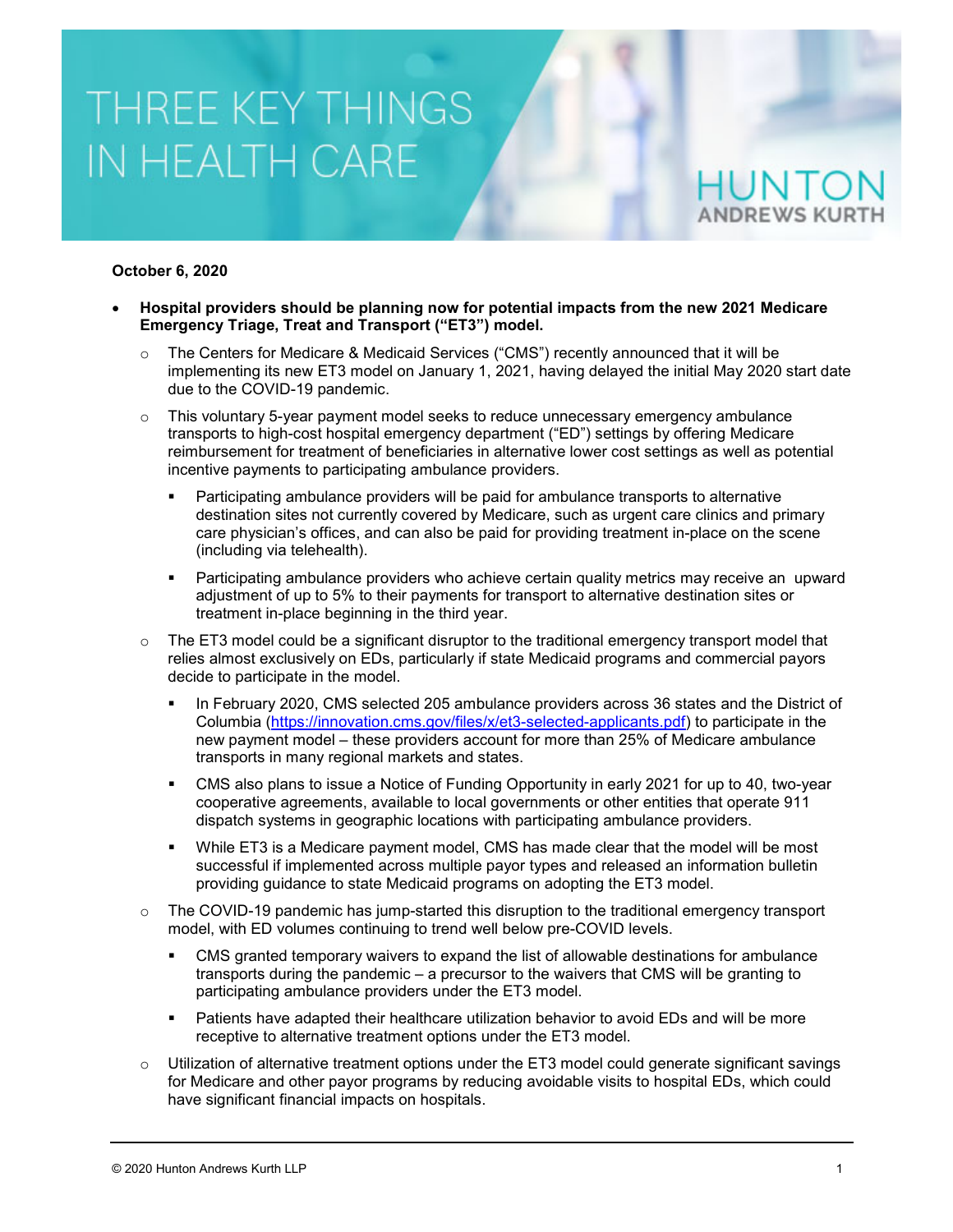- CMS has estimated the potential savings for the Medicare program alone could be as much as \$2 billion annually.
- The corresponding negative impact on hospitals could be even greater to the extent that patients are being transported to receive alternative care in unaffiliated urgent care centers or physician offices.
- o **Key Takeaway**: Implementation of the ET3 model has the potential to benefit ambulance providers and reduce costs for the Medicare program, but hospital providers need to be aware of the potential significant impacts to their ED volumes and be thinking proactively about how to mitigate such impacts by offering alternative treatment site modalities to care for patients who will no longer be coming to the ED.
- **In a year fraught with challenges stemming from the COVID-19 pandemic, the Centers for Medicare & Medicaid Services ("CMS") announced 2019 performance year ("PY") results for the Medicare Shared Savings Program ("MSSP"), evidencing \$1.19 billion in total net savings to the Medicare program.**
	- $\circ$  On September 14, 2020, CMS released MSSP financial and quality results for PY 2019, the first year in which accountable care organizations ("ACOs") could participate in a "Pathways to Success" option.
	- $\circ$  Established in 2012, the MSSP is a voluntary, value-based program that encourages health care providers (e.g., physicians, hospitals and others) to form and participate in ACOs, which in turn agree to be held accountable for the cost, quality, and experience of care for an assigned Medicare fee-for-service ("FFS") beneficiary population. Under the MSSP, ACOs that successfully meet quality and savings metrics are rewarded through sharing in a percentage of the achieved Medicare savings.
	- $\circ$  Notwithstanding increasing participation in the MSSP, ACOs have been slow to accept downside risk. As of January 2018, [more than 80% of ACOs](https://www.cms.gov/medicare/medicare-fee-for-service-payment/sharedsavingsprogram/downloads/ssp-2018-fast-facts.pdf) participated in Track 1, a shared-savings only model that did not expose ACOs to financial risk. [CMS overhauled the MSSP in December 2018,](https://www.cms.gov/newsroom/fact-sheets/final-rule-creates-pathways-success-medicare-shared-savings-program) issuing its "Pathways to Success" final rule to encourage faster transition to two-sided, risk-bearing models in which the ACOs are rewarded with shared savings *and* are accountable for repaying shared losses.
	- $\circ$  PY 2019 results reflect [\\$1.19 billion in total net savings to Medicare](https://www.healthaffairs.org/do/10.1377/hblog20200914.598838/full/) the largest annual savings for the MSSP since its inception – and suggest that CMS is on track to meet or exceed the \$2.9 billion in federal savings over 10 years that it projected in its Pathways to Success final rule.
	- $\circ$  Importantly, the PY 2019 results demonstrate that ACOs participating under a Pathway to Success option generated more savings to the Medicare program than ACOs participating in a legacy track, generating net per-beneficiary savings of \$169 per beneficiary as compared to \$106 per beneficiary. In addition, ACOs that took on downside risk, whether through a legacy track or Pathways to Success option, performed better than their non-risk bearing counterparts, achieving net per beneficiary savings of \$152 per beneficiary as compared to \$107 per beneficiary. Nearly all ACOs continued to meet the quality performance standard and 92% of eligible ACOs earned quality improvement reward points.
	- $\circ$  Complete PY 2019 financial and quality results are available from CMS [here.](https://data.cms.gov/browse?category=Special%20Programs%2FInitiatives%20-%20Medicare%20Shared%20Savings%20Program%20(MSSP))
	- o **Key Takeaway:** As ACOs express concern about the impact of COVID-19 on continued participation in the MSSP and CMS takes steps to mitigate risk and encourage continued ACO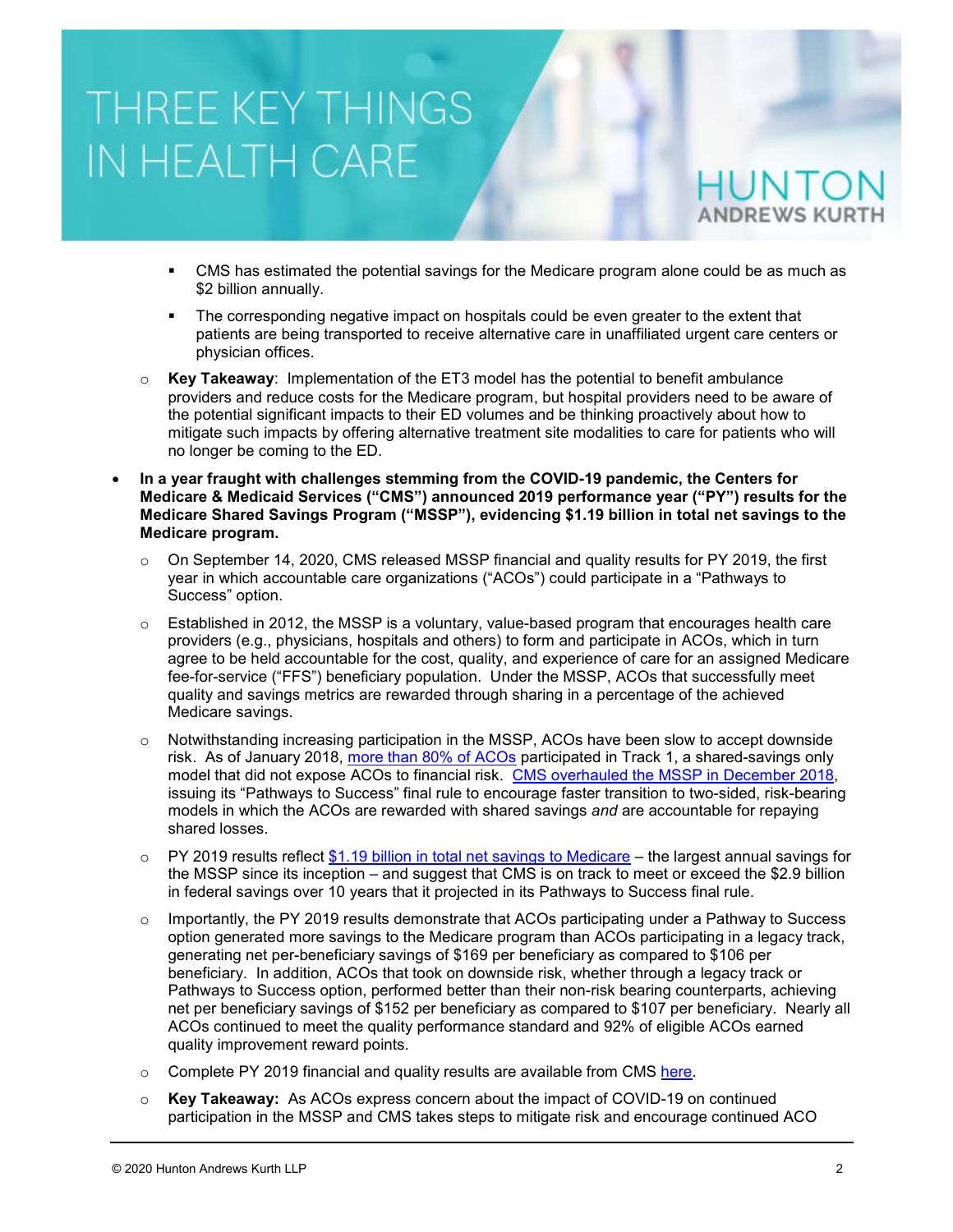participation, the PY 2019 results serve as a bright spot, confirming that two-sided risk bearing models – at least in a "normal" year – can be successful "win-wins" for participating ACOs and the Medicare program alike.

- **During the COVID-19 pandemic, the number of Americans who are uninsured due to job loss has skyrocketed, leaving patients responsible for paying a larger share of their health care expenses and providers facing questions about proper collection practices. In this climate, following best practices for resolution of medical accounts is more important than ever.** 
	- $\circ$  A recent report published by the Healthcare Financial Management Association ("HFMA") and ACA International, ["Best Practices for Resolution of Medical Accounts"](https://www.hfma.org/content/dam/hfma/Documents/industry-initiatives/best-practices-medical-resolution-medical-accounts.pdf) (the "Report"), outlines "the current state of best practices related to the equitable resolution of the patient portion of medical bills." The goal of the report is "to document industrywide consistent patient education and engagement strategies – pre-service or post-service as the Emergency Medical Treatment and Active Labor Act (EMTALA) and circumstances dictate – and post-discharge account resolution practices to help resolve these challenges."
	- $\circ$  The Report sets forth the three elements of the best practices framework:
		- (1) *Patient-Friendly Billing*: Financial communications should be easy for patients to understand and written in clear language, allowing patients to easily determine the purpose of the communication. Medical bills should be concise and accurately reflect the patient's responsibility after the claim has been adjudicated and/or financial assistance or discounts have been applied. Furthermore, the needs of patients and family members should be considered when designing administrative processes.
		- (2) *Patient Communication*: Providers should attempt to engage in discussions with patients as early as possible, beginning before any financial obligation is incurred. Providers should discuss available account resolution options, such as coverage by third-party payers, financial assistance policies, and self-pay discount programs, which may provide either free or discounted care. In addition, providers should ensure written communications to patients are free of industry jargon and other confusing language.
		- (3) *Price Transparency*: Providers should provide patients with access to price estimates, as access to such information facilitates discussions regarding the patient's financial obligations, potential sources of coverage, financial assistance, and payment plans.
	- $\circ$  The Report also contains a [checklist](https://www.hfma.org/content/dam/hfma/Documents/industry-initiatives/steps-prior-initiating-extraordinary-collection-action.pdf) of steps providers should take before reporting patients to credit agencies, selling the debt to third-party collectors or filing lawsuits to collect unpaid bills. For example, the Report recommends that providers screen for primary and secondary coverage, including eligibility for public programs, and ensure reasonable communication efforts were made to provide patients with information regarding the availability of financial assistance, available discounts, financing options and payment plans.
	- $\circ$  The Report is particularly significant against the backdrop of reports over the years of health systems bringing hundreds, if not thousands of collection cases against patients.
	- o **Key Takeaway**: The resolution of a patient's portion of medical bills can present challenges to both the patient and health care provider. To assist with these challenges and the added complexities caused by COVID-19, the establishment of best practices regarding the resolution of medical accounts, and dedication to maintaining such practices, is critical.